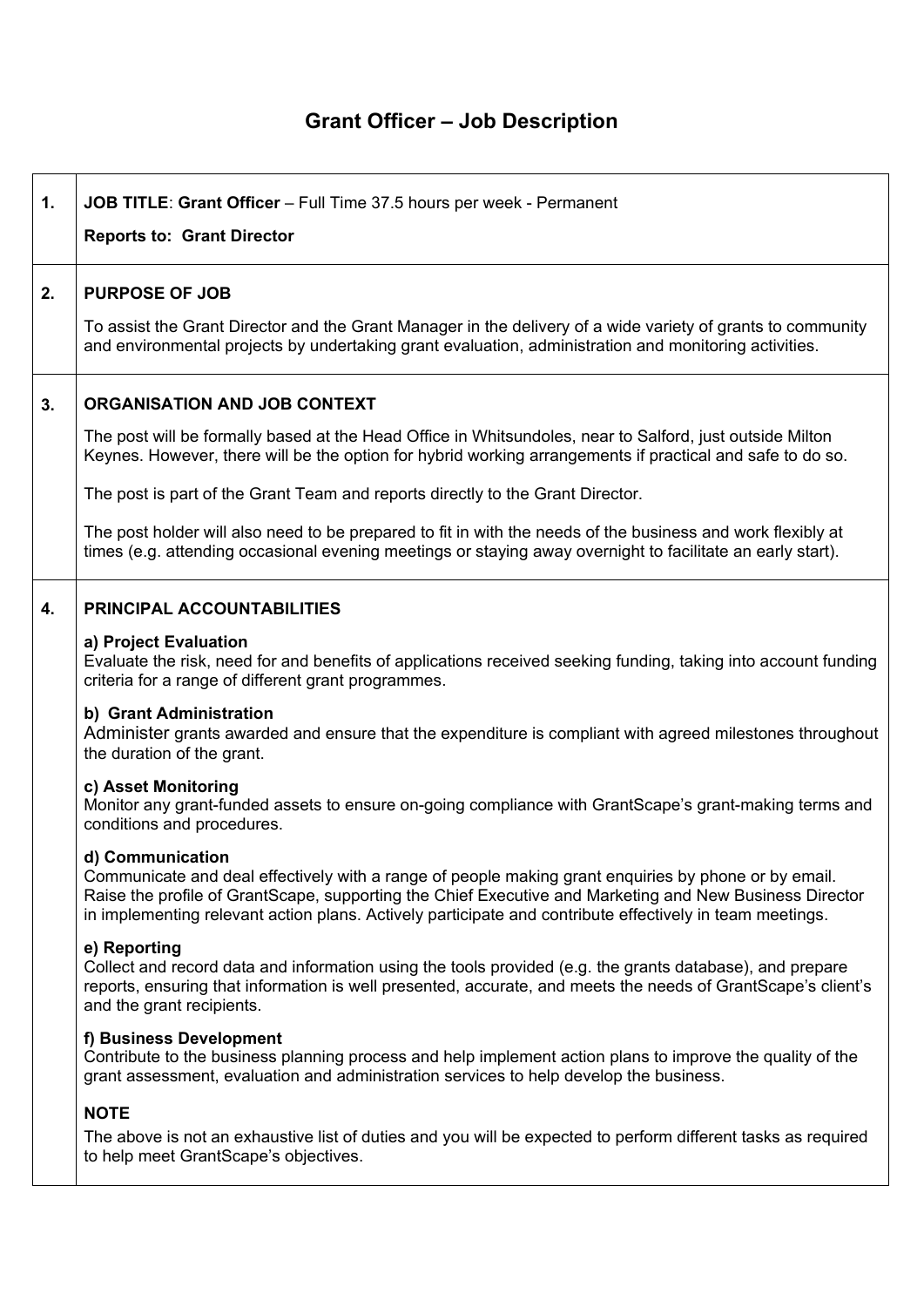## **Grant Officer - Person Specification**

| <b>Specification</b>                 | <b>Essential</b>                                                                                                                                                                                                                                                                                                                                                                        | <b>Desirable</b>                                                                                                                                                                                      |
|--------------------------------------|-----------------------------------------------------------------------------------------------------------------------------------------------------------------------------------------------------------------------------------------------------------------------------------------------------------------------------------------------------------------------------------------|-------------------------------------------------------------------------------------------------------------------------------------------------------------------------------------------------------|
| <b>Physical</b><br><b>attributes</b> | Good attendance record with few<br>absences from work<br>Tidy appearance<br>$\bullet$<br>Good timekeeping Record<br>$\bullet$<br>Full UK driving licence with access to a<br>car                                                                                                                                                                                                        | Excellent attendance record<br>Smart appearance<br>Excellent time keeping record                                                                                                                      |
| <b>Disposition</b>                   | Confident and able to take responsibility<br>$\bullet$<br>for the delivery of day to day and<br>delegated tasks<br>Sensitive to the needs of others                                                                                                                                                                                                                                     | Demonstrates a positive outlook and is<br>$\bullet$<br>self-motivated and enthusiastic                                                                                                                |
| Education/<br>training               | 5 GCSE's at Grade C or above                                                                                                                                                                                                                                                                                                                                                            | A grant/project management qualification<br>or relevant experience<br>Educated to 'A' level standard                                                                                                  |
| <b>Management</b><br><b>Skills</b>   | Able to contribute towards and participate<br>$\bullet$<br>in the company developments and growth                                                                                                                                                                                                                                                                                       | Ability to identify inefficiencies, and make<br>suggestions as to how processes can be<br>improved.                                                                                                   |
| Specific job<br>skills.              | Able to persuade, negotiate and influence<br>$\bullet$<br>Able to communicate well with the ability<br>$\bullet$<br>to listen, check understanding and<br>establish rapport<br>Skilled in working as a team player and<br>$\bullet$<br>independently<br>Ability to understand basic financial<br>$\bullet$<br>information including profit and loss,<br>capital and revenue expenditure | Ability to analyse, interpret and evaluate<br>information, carry out risk assessments<br>and write good reports<br>Skilled in questioning, giving and<br>processing feedback and making<br>judgements |
| <b>Computer skills</b>               | Skilled in the use of Microsoft Office<br>Applications Word, Excel, PowerPoint-<br>Good social media skills                                                                                                                                                                                                                                                                             | Ability to use Microsoft Publisher and<br>Photoshop<br>Basic skills in the use of grant databases                                                                                                     |
| <b>Experience</b>                    | Work experience in a "people"<br>environment and as part of a team                                                                                                                                                                                                                                                                                                                      | Some experience in grant-making and/or<br>project management<br>Experienced in organising, prioritising and<br>work planning<br>Experienced in working to deadlines and<br>within budget              |